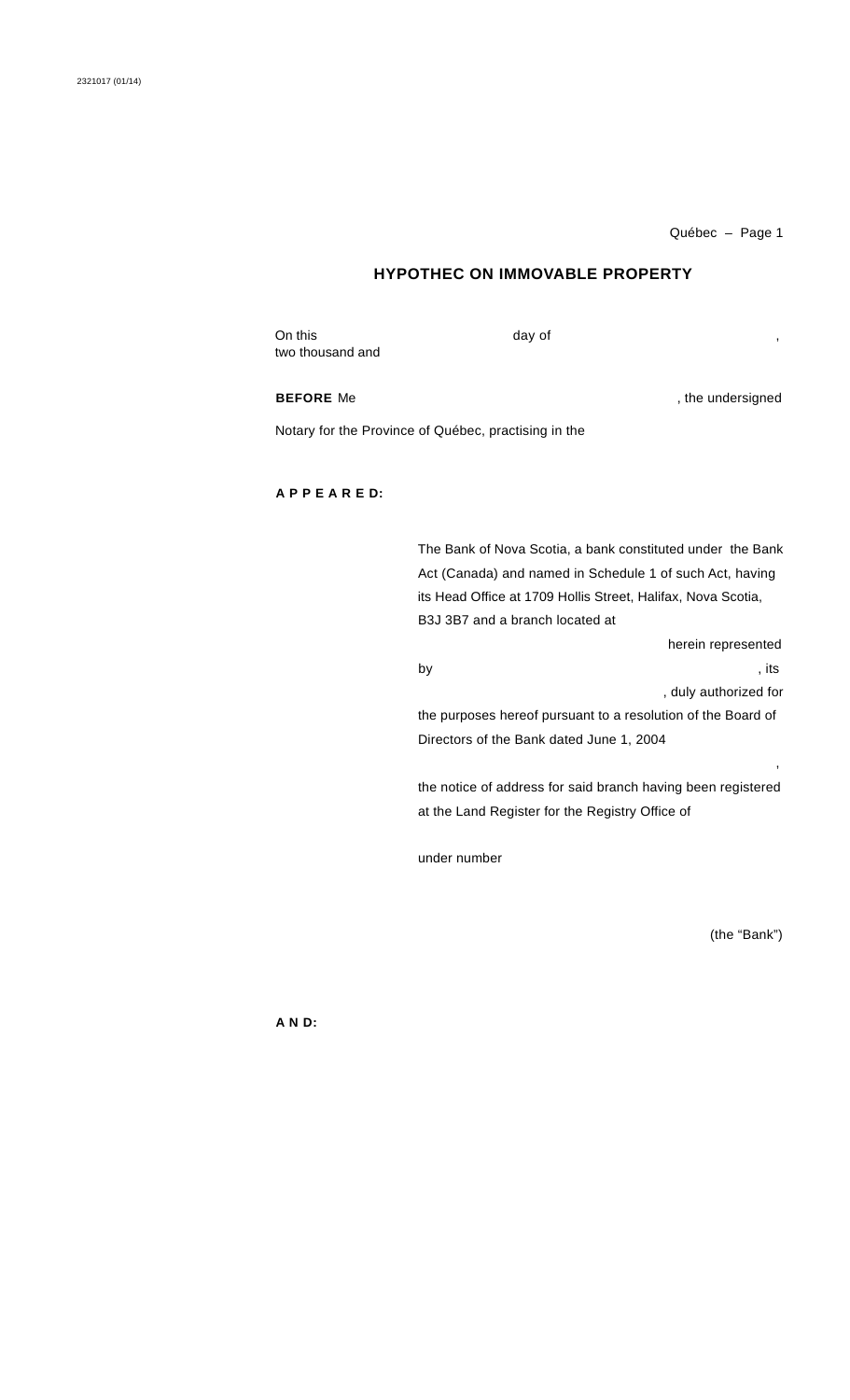2321017 (01/14)

(the "Grantor")

Québec - Page 2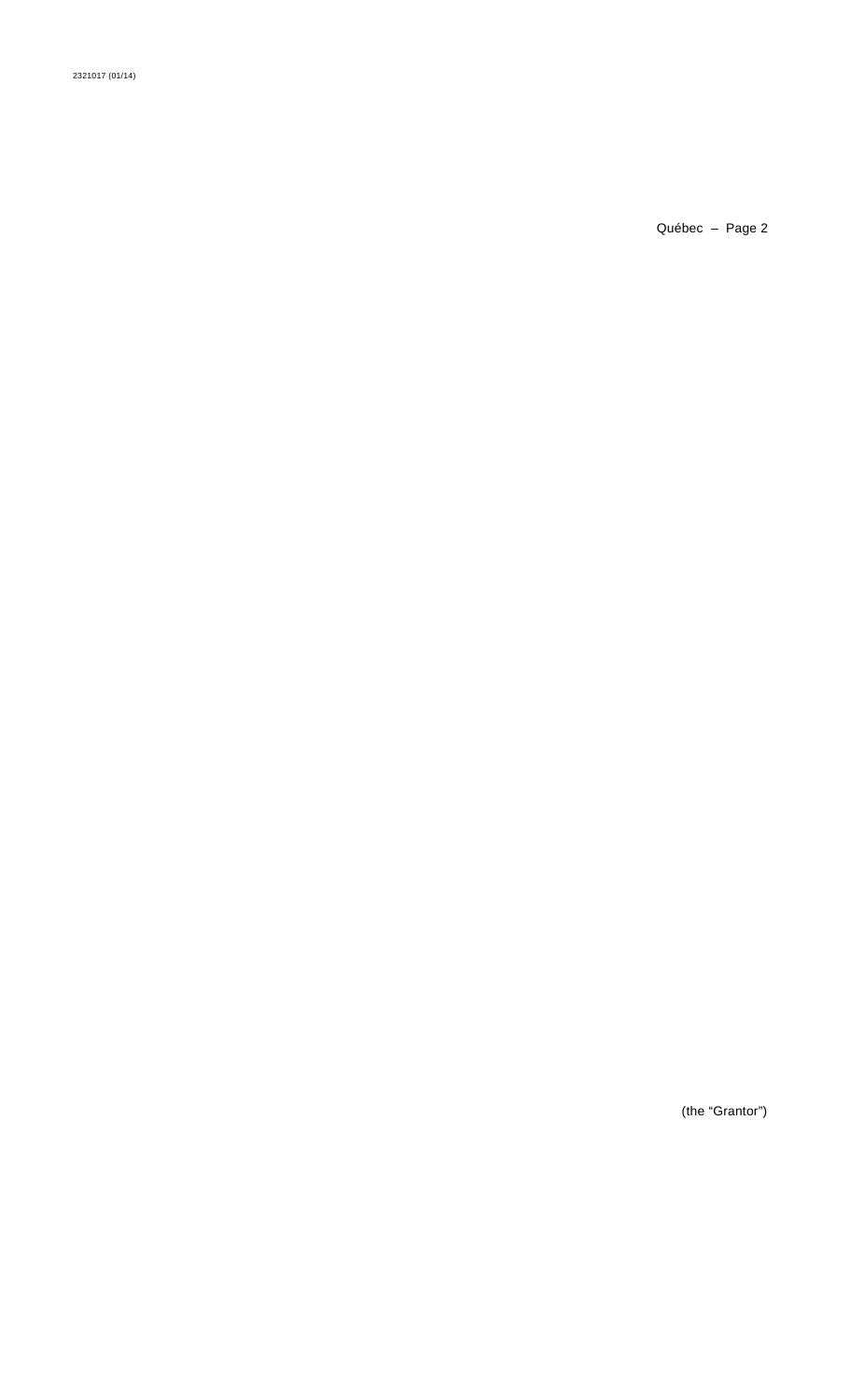dollars

### **WHO HAVE DECLARED AND AGREED TO THE FOLLOWING:**

# **I. OBLIGATIONS SECURED**

The Bank has granted credit facilities to the Grantor in the amount of

(\$ agreed upon between the Bank and the Grantor. All the present and future obligations of the Grantor to the Bank arising from the credit facilities as well as from any renewal or replacement of same and all increases and other amendments thereto, are hereinafter collectively called the "Indebtedness". ) which have been and will be availed of in the manner

The Grantor acknowledges having executed one or more guarantees in favour of the Bank whereby the Grantor has guaranteed to and in favour of the Bank the payment and fulfilment of all obligations and indebtedness of

present and future, direct and indirect, up to the amount, if any, specified in the guarantee(s). The obligations of the Grantor to the Bank arising from the guarantee(s), as well as from any guarantee(s) renewing, amending or replacing same, are hereinafter collectively called the "Indebtedness".

DELETE INAPPLICABLE, PARAGRAPH AS APPROPRIATE.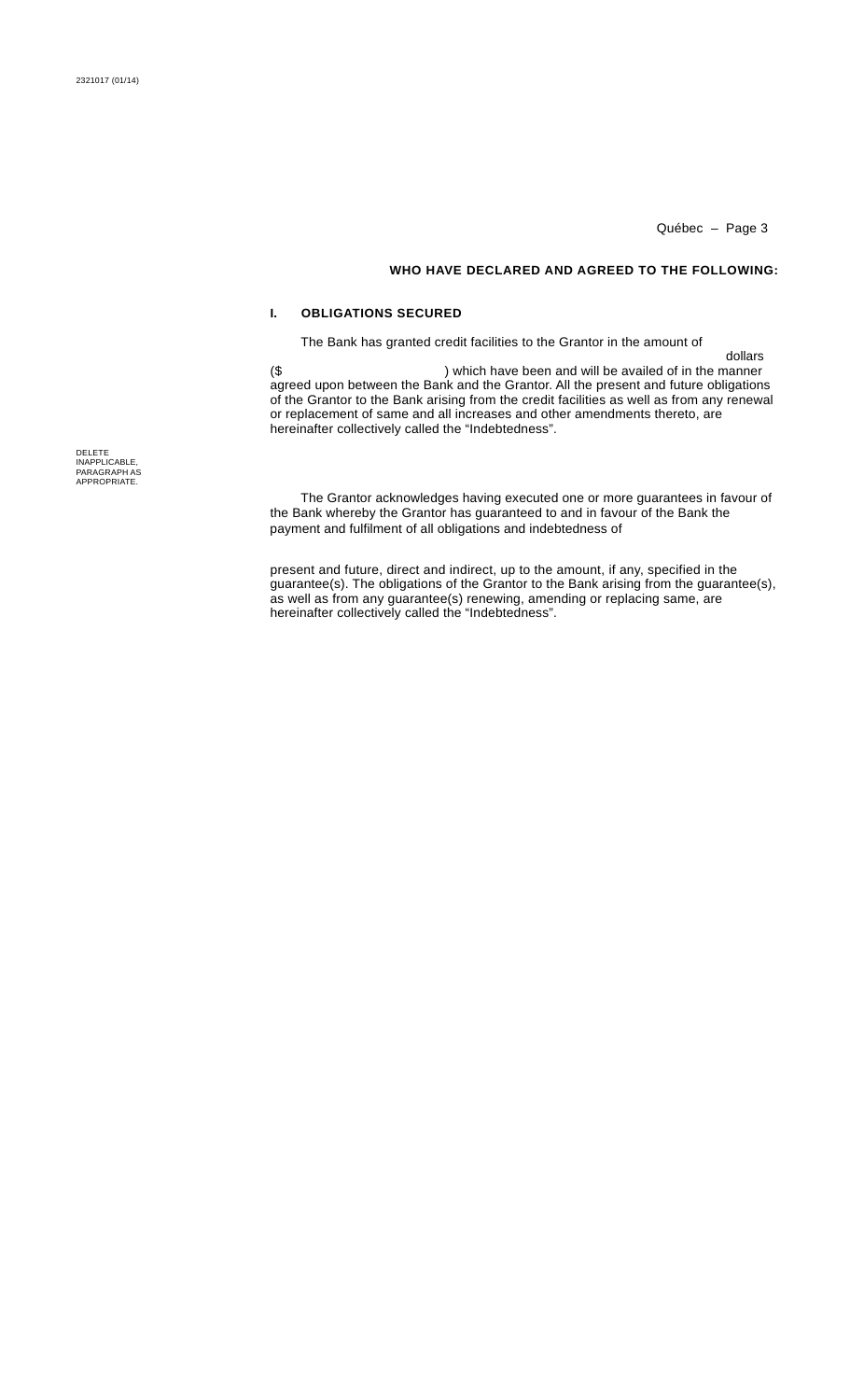## **II. HYPOTHEC**

In order to secure the payment of the Indebtedness and the fulfilment of its obligations under this deed, as well as to secure the execution of all its other obligations to the Bank, present and future, direct and indirect, the Grantor hypothecates the following immovable for the sum of dollars (\$ ), with interest at the prime lending rate of the Bank plus 6% per annum from the date hereof:

# **DESCRIPTION**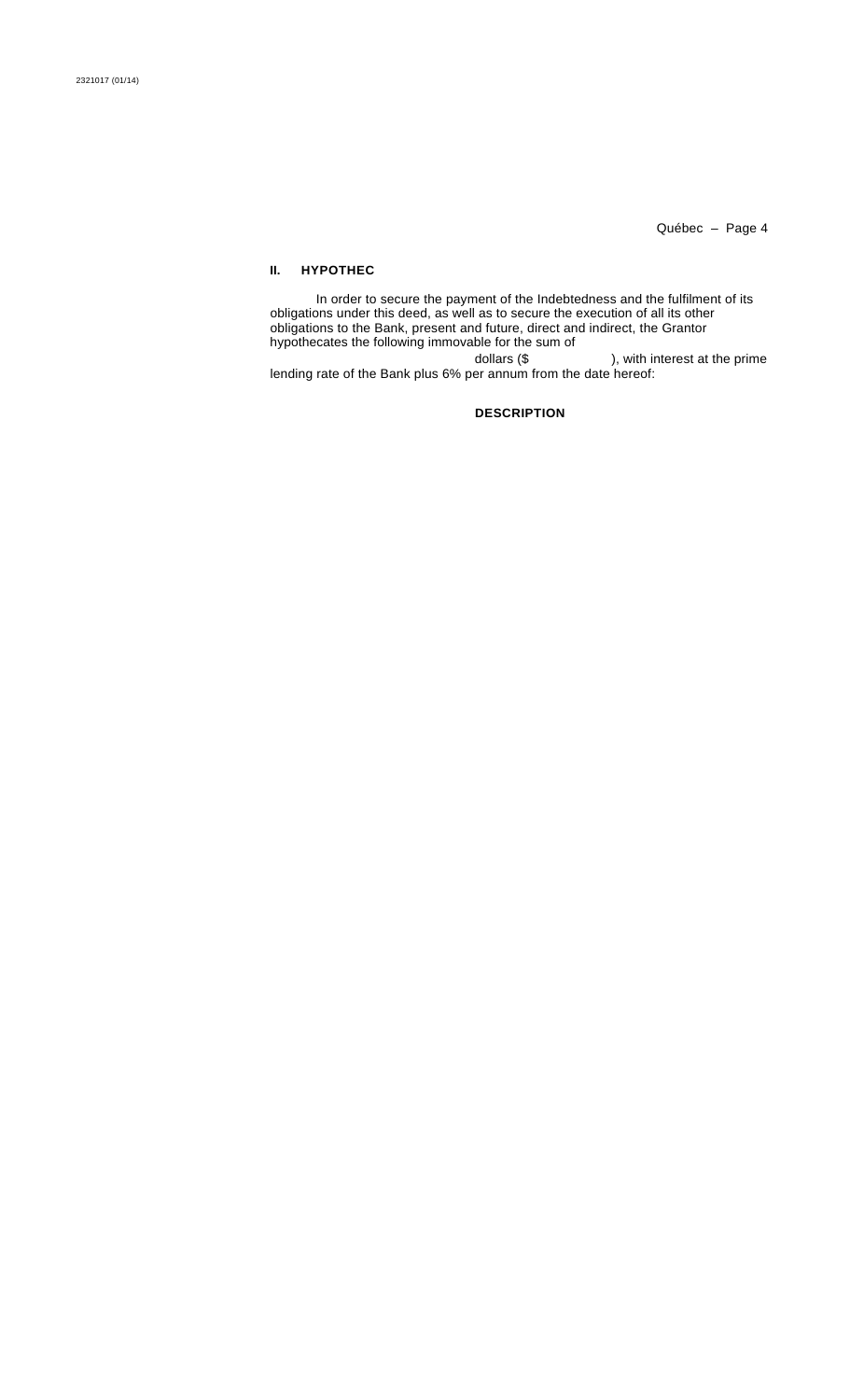The Grantor also hypothecates the following property for the purposes and the sum (together with the interest) indicated above in this article II:

- 1. all present and future rents and revenues of the immovable;
- 2. all present and future movable property which is currently or will become in the future physically attached or joined to the immovable; and
- 3. the indemnities payable under all insurance policies covering the immovable and the property mentioned in paragraphs 1 and 2 above.

All property hypothecated under this deed is collectively called the "mortgaged property". If the hypothec affects more than one immovable, the term "immovable" means any and all such immovables.

# **III. DECLARATIONS**

The Grantor declares and warrants the following:

- 1. The Grantor owns the immovable and the mortgaged property is free and clear of all real rights, hypothecs or security other than the following:
- 2. The rents and revenues of the immovable have not been assigned to any third party.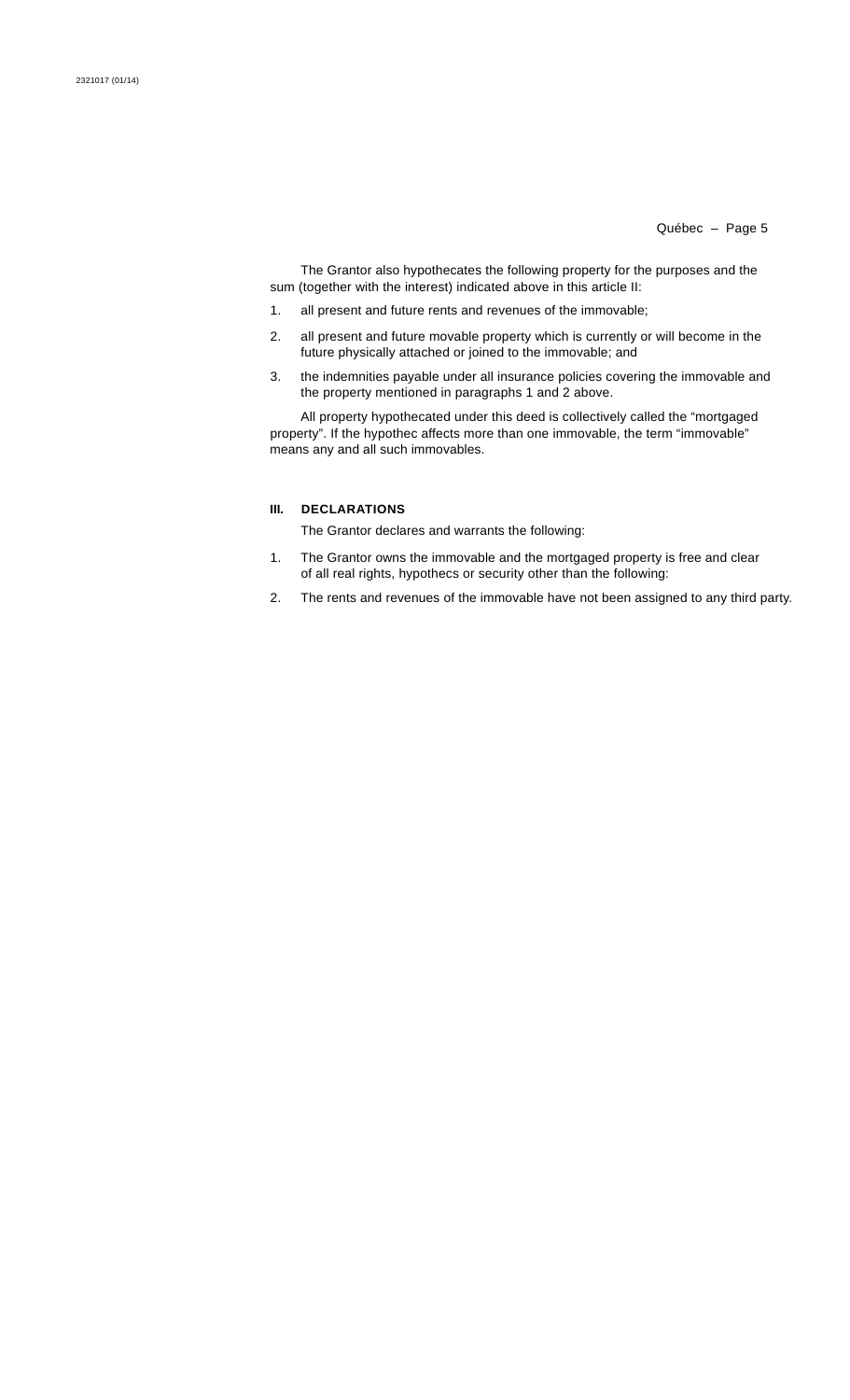- 3. If the Grantor is an individual, the Grantor's matrimonial status is the following:
- 4. The immovable has not undergone construction or renovation within the last six months, except, where applicable, for the work disclosed to the Bank in writing. No creditor has published an action against the Grantor or registered a prior notice of the exercise of a hypothecary right.

# **IV. COVENANTS**

- 1. On demand, the Grantor shall remit to the Bank a copy of all leases of the immovable and shall furnish to the Bank any information relating to the rents of the immovable.
- 2. The Grantor shall pay when due all duties, taxes and charges relating to the mortgaged property, as well as any debt which could rank prior to the hypothec constituted herein. On demand, the Grantor shall furnish to the Bank proof that the payments mentioned in this paragraph have been made.
- 3. The Grantor shall insure the mortgaged property with an insurer acceptable to the Bank and keep it constantly insured for its full insurable value against damage caused by theft, fire and all other risks that a prudent administrator would insure the property against. The Grantor shall also obtain insurance covering the loss of revenues resulting from the loss of the mortgaged property. The Bank is hereby designated as the beneficiary of the indemnities payable by virtue of these policies. The Grantor shall cause such designation to be inscribed in the policies, which must also contain the customary clauses protecting hypothecary creditors in the form approved by the Insurance Board of Canada. The Grantor shall provide the Bank with a copy of each policy and, at least thirty (30) days prior to the expiration or cancellation of any policy, a copy of the renewal or replacement.
- 4. The Grantor shall do any act and sign all documents necessary for the hypothec constituted herein to have full effect and be constantly set up against third parties.
- 5. The Grantor shall protect and adequately maintain the mortgaged property and exercise its activities in a manner to preserve its value. The Grantor shall conform to the requirements of all laws and regulations applicable to the carrying on of its enterprise and to the holding of the mortgaged property, including environmental laws and regulations.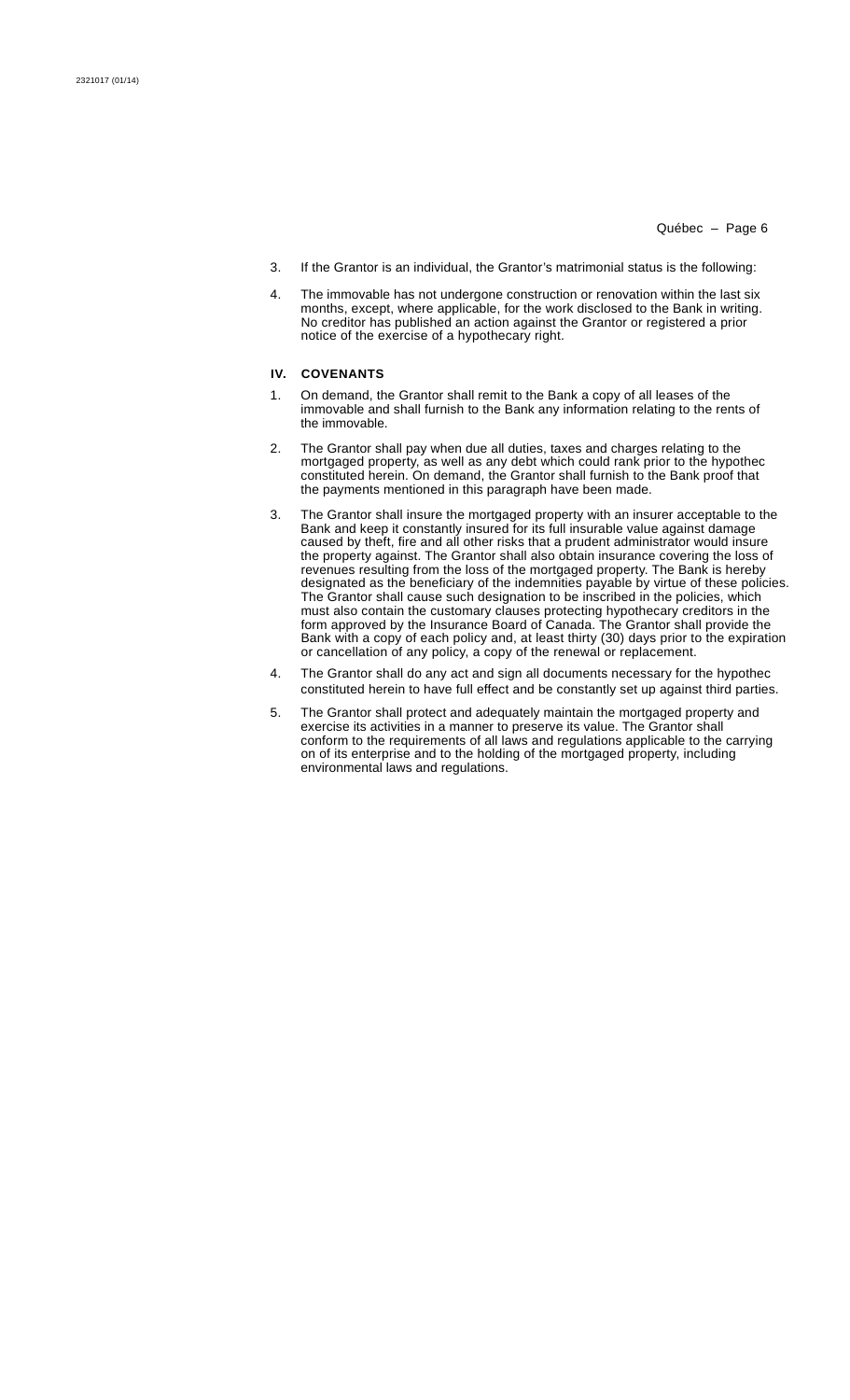- 6. The Grantor shall keep all books and accounts that a prudent administrator would keep with respect to the mortgaged property. The Grantor shall permit the Bank to examine and obtain copies of same.
- 7. The Grantor shall keep the mortgaged property free of all real rights, hypothecs and security, save those consented to in writing by the Bank. The Grantor shall not assign, in whole or in part, the rents and revenues of the immovable to a third party or shall not exact or accept payment in advance of more than one month's rent. The Grantor shall not lease the mortgaged property to any one unless the Bank gives its prior written consent thereto.
- 8. The Grantor shall not transfer the ownership of the mortgaged property unless the Bank consents thereto in writing. Despite any such transfer, the Grantor will remain bound to the payment of the Indebtedness and this deed shall remain in effect.
- 9. The Grantor shall neither change the use, destination or nature of the mortgaged property, nor effect any construction or renovation of the immovable, unless the Bank consents thereto in writing. If the Grantor is a corporation, the Grantor shall not amalgamate or merge with another entity or commence winding-up proceedings, without the written consent of the Bank.
- 10. The Grantor shall furnish to the Bank all information that the Bank could reasonably require with respect to the mortgaged property or to verify if the Grantor is conforming to its obligations under this deed. The Grantor shall inform the Bank of any fact or event which could adversely affect the value of the mortgaged property or the financial condition of the Grantor.
- 11. The Grantor shall pay all costs related to this hypothec and any discharge thereof. On demand, the Grantor shall furnish to the Bank a certificate of location of recent date and addressed to the Bank.
- 12. The Grantor shall reimburse the Bank for all costs and expenses incurred by the latter to exercise its rights or to fulfil the obligations of the Grantor, with interest at the prime lending rate of the Bank in effect from time to time, plus 3% per annum. This hypothec and security interest created herein shall also secure repayment of these costs and charges as well as payment of interest.

### **V. RIGHTS OF THE BANK**

- 1. The Bank may from time to time, at the Grantor's expense, inspect the immovable or have it appraised. The Grantor shall permit the Bank to have access to the immovable and to examine all books of account and documents relating to the immovable or its operation.
- 2. The Bank may, without being bound to do so, fulfil any or all of the obligations of the Grantor under this deed.
- 3. The Grantor may collect the rents and revenues of the immovable as long as the Bank has not withdrawn its authorization to do so. If the Bank withdraws this authorization, it may then collect the rents and revenues of the immovable. It shall then be entitled to a reasonable commission for this collection, which may be deducted from any sum collected.
- 4. In the event that the Bank has the possession of the immovable, it shall have no obligation to maintain the use for which the immovable is normally destined, to make it productive or to continue its use or operation.
- 5. The Grantor constitutes the Bank its irrevocable attorney, with power of substitution, in order to do any act and to sign any document necessary or useful to the exercise of the rights conferred on the Bank under this deed.
- 6. The rights conferred on the Bank under this article V may be exercised by the Bank before or after default by the Grantor under the terms of this deed.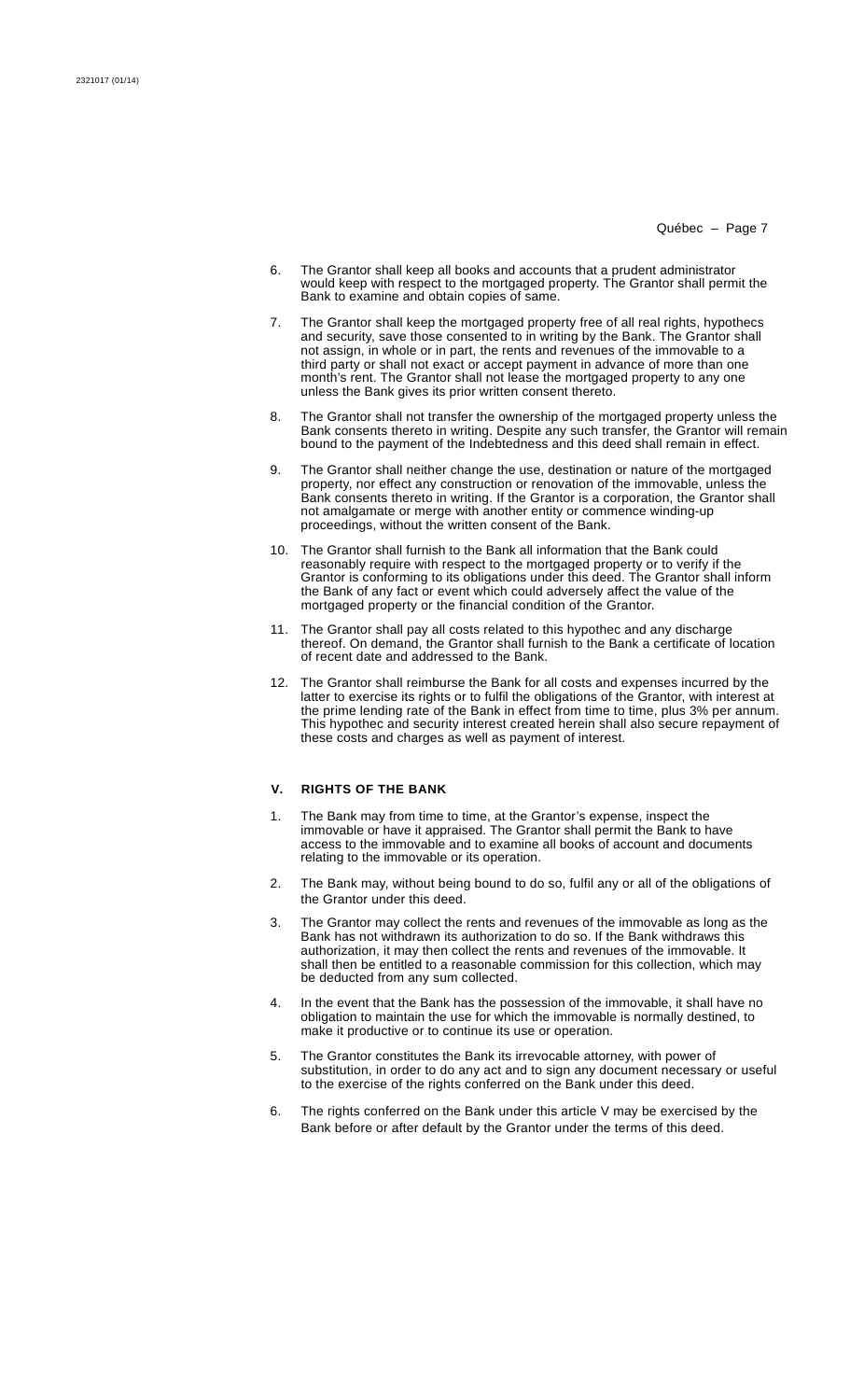### **VI. DEFAULTS AND RECOURSES**

- 1. The Grantor shall be in default in each and every one of the following events:
	- a) If any or all of the obligations secured under this deed are not paid when due;
	- b) If any of the declarations made in article III is erroneous:
	- c) If the Grantor does not fulfil any of its obligations under this deed;
	- d) If the Grantor is in default under any other contract or agreement between it and the Bank or another creditor, or under any other hypothec or security affecting the mortgaged property;
	- e) If the Grantor ceases to carry on its business, becomes insolvent or bankrupt; or
	- f) If any or all of the mortgaged property is seized or is subject to a taking of possession by a creditor, a receiver or any other person performing similar functions.
- 2. If the Grantor is in default, the Bank may terminate any obligation it may have to grant credit or make advances to the Grantor and it may also declare due all obligations of the Grantor which are not yet due. If the Grantor is in default, the Bank may also exercise all recourses conferred on it by law and may realize its hypothec, notably by exercising the hypothecary rights provided in the Civil Code of Québec.
- 3. If the Grantor is in default, the Bank may, at the expense of the Grantor, use and manage the mortgaged property, with full authority to make new leases or renew any leases and upon such terms and conditions as the Bank may deem proper. The Bank may also compromise or transact with the debtors of the rents and revenues the immovable and may grant releases and discharges thereto.

### **VII. ADDITIONAL HYPOTHEC**

To secure the payment of any interest not already secured by the hypothec constituted in article II, and to further secure the fulfilment of all of the Grantor's obligations under this deed, the Grantor hypothecates the immovable and the other property referred to in article II for an additional sum equal to twenty percent (20%) of the amount in principal of the hypothec constituted in article II.

### **VIII. GENERAL PROVISIONS**

- 1. The prime lending rate of the Bank is a variable per annum reference rate of interest (as announced and adjusted by the Bank from time to time) for Canadian dollar loans made by the Bank in Canada.
- 2. The hypothec created herein is in addition to and not in substitution for any other hypothec or security held by the Bank.
- 3. This hypothec is intended to be a continuing security and shall continue to exist notwithstanding the payment from time to time, in whole or in part, of any of the obligations secured by this deed. Furthermore, any new obligation of the Grantor towards the Bank from time to time secured hereby will be one for which the Grantor has obligated itself again in accordance with Article 2797 of the Civil Code of Québec. The Grantor shall not, without the written authorization of the Bank, subrogate a third party in the hypothec and the rights of the Bank constituted herein.
- 4. In each of the events provided in paragraph 1 of article VI, the Grantor shall be in default by the mere lapse of time, without the necessity of any notice or demand.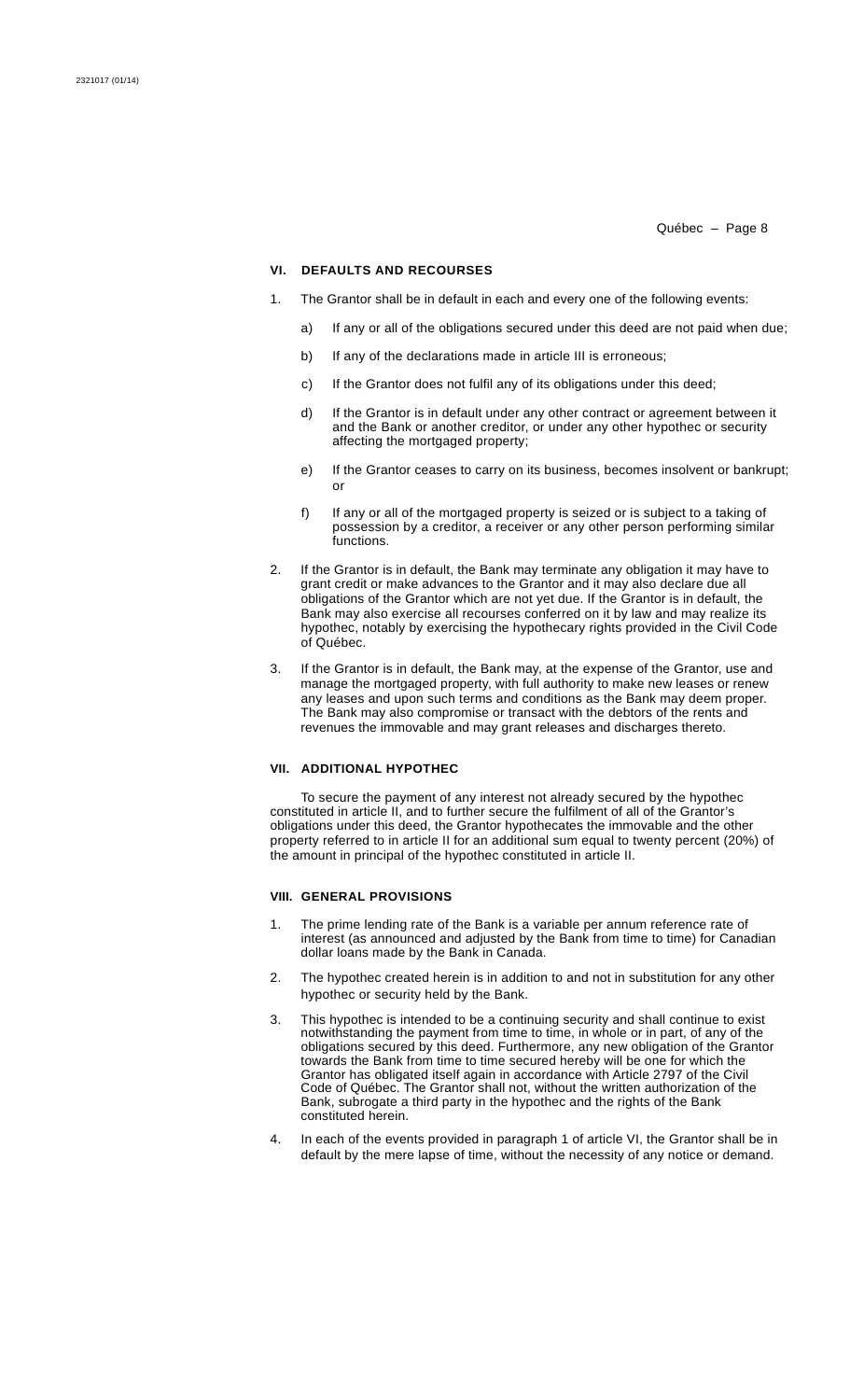- 5. Any sum collected by the Bank in the exercise of its rights provided herein or by law may be kept by the Bank, as mortgaged property, or may be applied to the payment of the obligations secured by this deed, whether due or not. The Bank shall have the choice of how any such sum will be applied.
- 6. The Bank is not bound to exercise the rights provided herein or by law and shall not be responsible for the non-exercise of its rights. The Grantor shall do all things necessary to ensure that the lessees of the immovable regularly pay their rent and the Bank shall have no obligation to inform the Grantor of any payment irregularity of which it is aware.
- 7. The exercise by the Bank of any of its recourses shall not preclude the Bank from exercising any other recourse provided herein or by law. All the recourses of the Bank are cumulative and not alternative. The non-exercise by the Bank of any of its recourses shall not constitute a renunciation of the exercise of such recourse at a later date. The Bank may exercise its recourses herein without being required to exercise any recourse against any other person liable for the payment of the obligations secured by this deed or to realize any other security held for the payment of such obligations.
- 8. The Bank shall be bound only to exercise reasonable care in the exercise of its rights and the fulfilment of its obligations and, in any event, it shall only be liable for its intentional fault or gross negligence.
- 9. The Bank may delegate to another person the exercise of its rights or the accomplishment of its obligations resulting herefrom. In such a case, the Bank may furnish to this person any information it may have concerning the Grantor or the mortgaged property.
- 10. The rights conferred on the Bank herein shall benefit any successor of the Bank, including any entity resulting from the amalgamation of the Bank with any other entity.
- 11. If the word "Grantor" designates more than one person, each such person shall be solitarily liable to the Bank for the fulfilment of the obligations provided in this deed. Each Grantor may be compelled to pay the total amount of said obligations.
- 12. If any provision hereof is determined to be void or unenforceable in whole or in part, it shall be deemed not to affect or impair any other provision hereof.
- 13. The rights and recourses of the Bank may be exercised against all the mortgaged property or separately against any portion thereof.
- 14. This deed shall be governed and interpreted by the law in force in the Province of Québec.
- 15. The parties hereto have expressly agreed that this deed be executed in the English language. Les parties ont expressément convenu que le présent acte soit rédigé en anglais.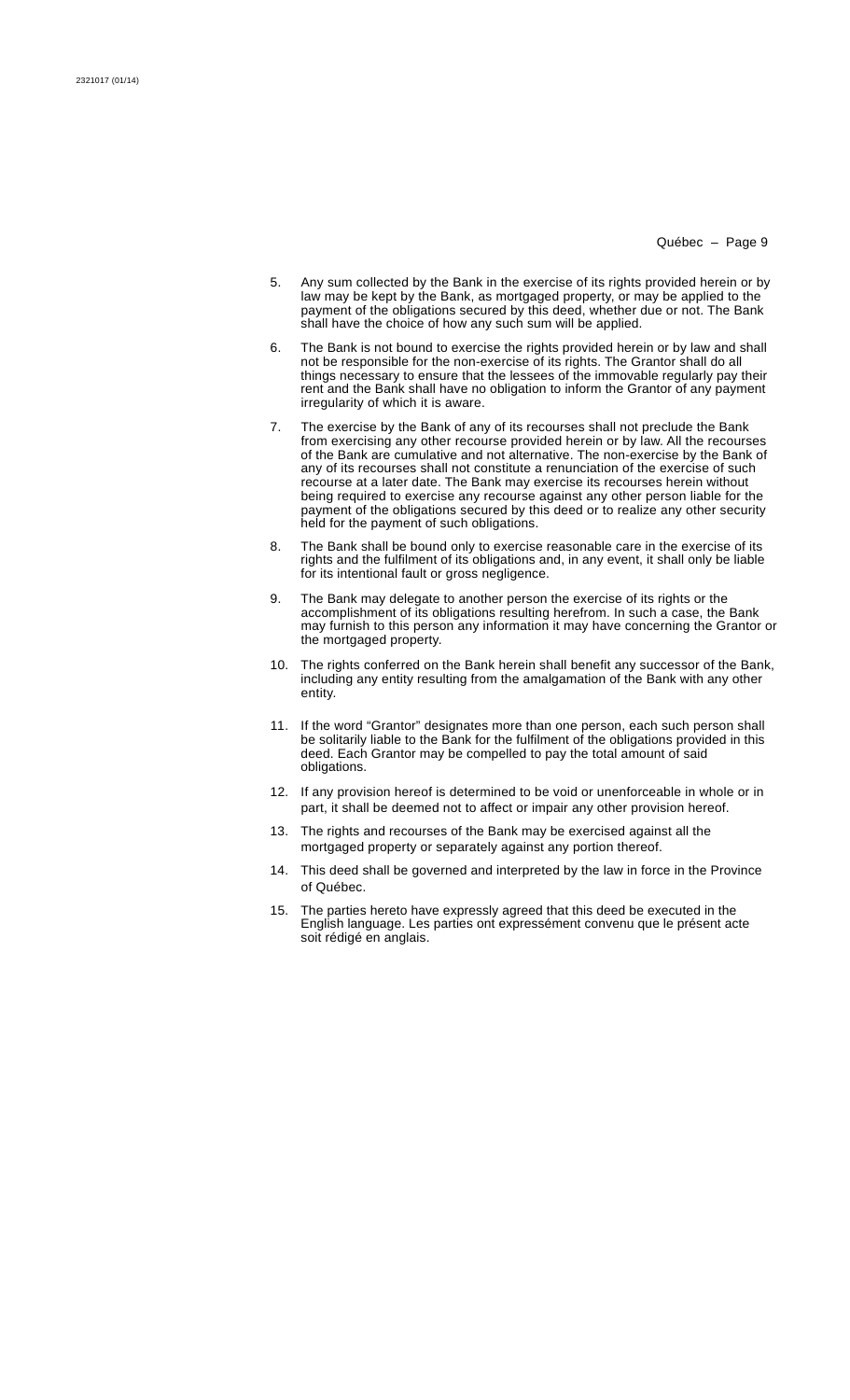# **IX. ELECTION OF DOMICILE**

The Grantor, in conformity with article 83 of the Civil Code of Québec, elects domicile at the Office of the Prothonotary of the Superior Court for the district in which the immovable is located.

WHEREOF ACT:

THUS DONE AND PASSED AT THE said City of

and of record in the Office of the undersigned Notary under the number

of his original minutes.

AND after due reading hereof the parties signed with and in the presence of the said Notary.

| DATE RECEIVED         |
|-----------------------|
|                       |
| <b>RECORDED</b>       |
| APPROVED              |
| E.O.<br><b>JDITOR</b> |